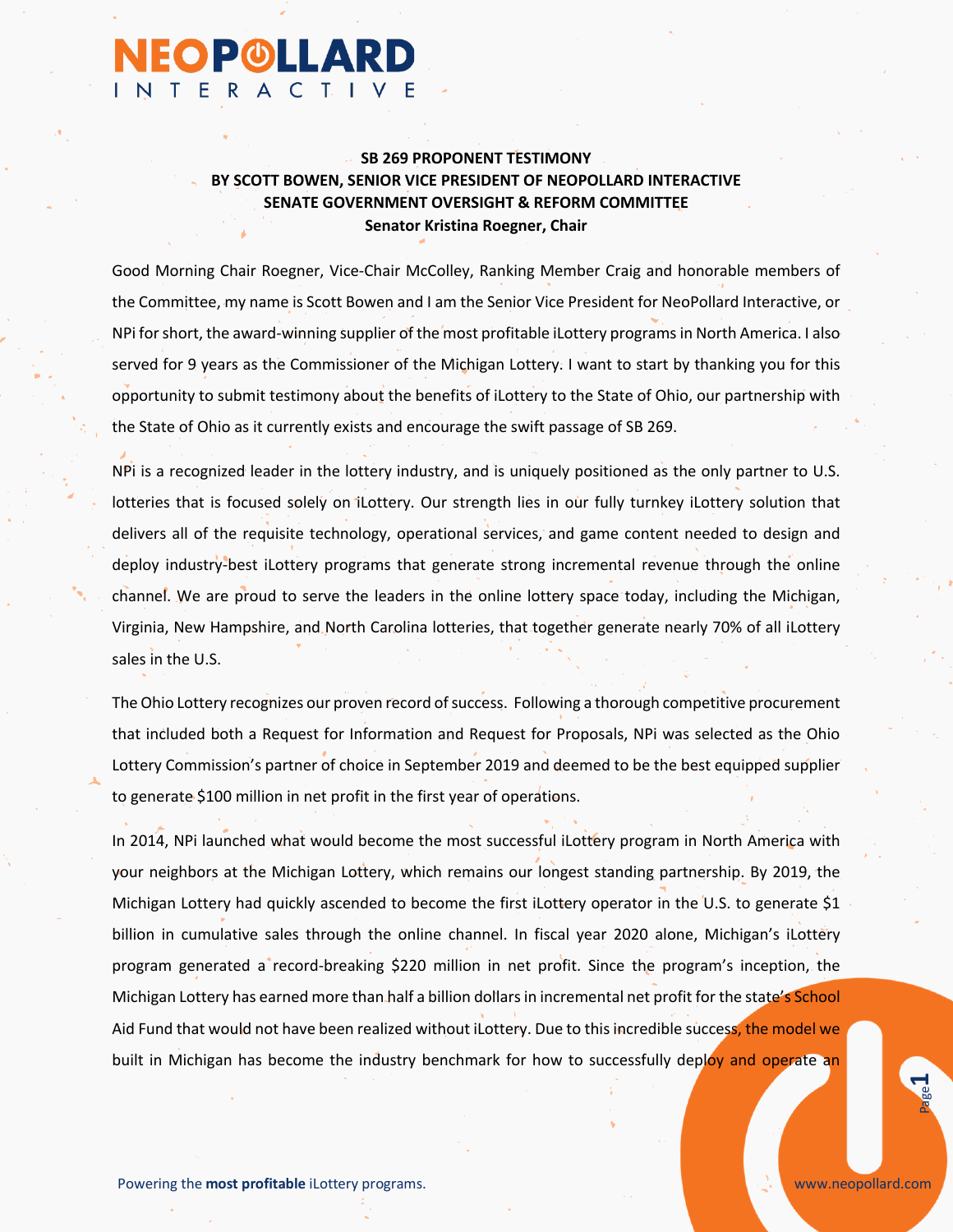## **EOPOLLAR** INTERACTIVE

iLottery program, while adhering to the highest standards for security and social responsibility. This is the model we would help deploy in Ohio.

It is important to emphasize that the Michigan Lottery has also experienced significant year-overyear growth in retail lottery sales since introducing iLottery six years ago. In terms of instant tickets, retail sales in Michigan have grown by over 150% since iLottery launched, proving that the introduction of an iLottery program does not



Figure 1. Retail Instant Sales Growth in iLottery States (above)

cannibalize retail sales, but rather complements the established retail lottery business (Figure 1).

As seen in the broader retail industry, most major brick-and-mortar retailers have an online presence and/or mobile app available. This is because retail and digital sales channels support one another. Our research has shown that players who first play online are more likely to purchase retail products in the future. By being able to play lottery games at their leisure online, players have an opportunity to try a game and learn how to play, and that experience carries over to retail.

To this point, we understand the concerns retailers often voice regarding the impact of iLottery on their sales. However, based on a decade of historical data since the launch of the first iLottery offering in the U.S., there is simply no evidence that iLottery cannibalizes retail sales. Rather, data collected from the lottery agencies in states with iLottery shows a proven record of increased performance in retail sales following the introduction of iLottery.

We also firmly believe that, like most major retail businesses, lotteries must evolve to meet consumer demand. It's no secret that, while consumer behavior has been shifting online for quite some time, the current global health crisis has accelerated the need for companies to get their products directly to their customers, not only to offer better service and convenience, but to also ensure the health and safety of their patrons. The iLottery channel presents lotteries with new opportunities for sales and revenue generation because it attracts a technologically proficient market that is already comfortable making online purchases.

**2**